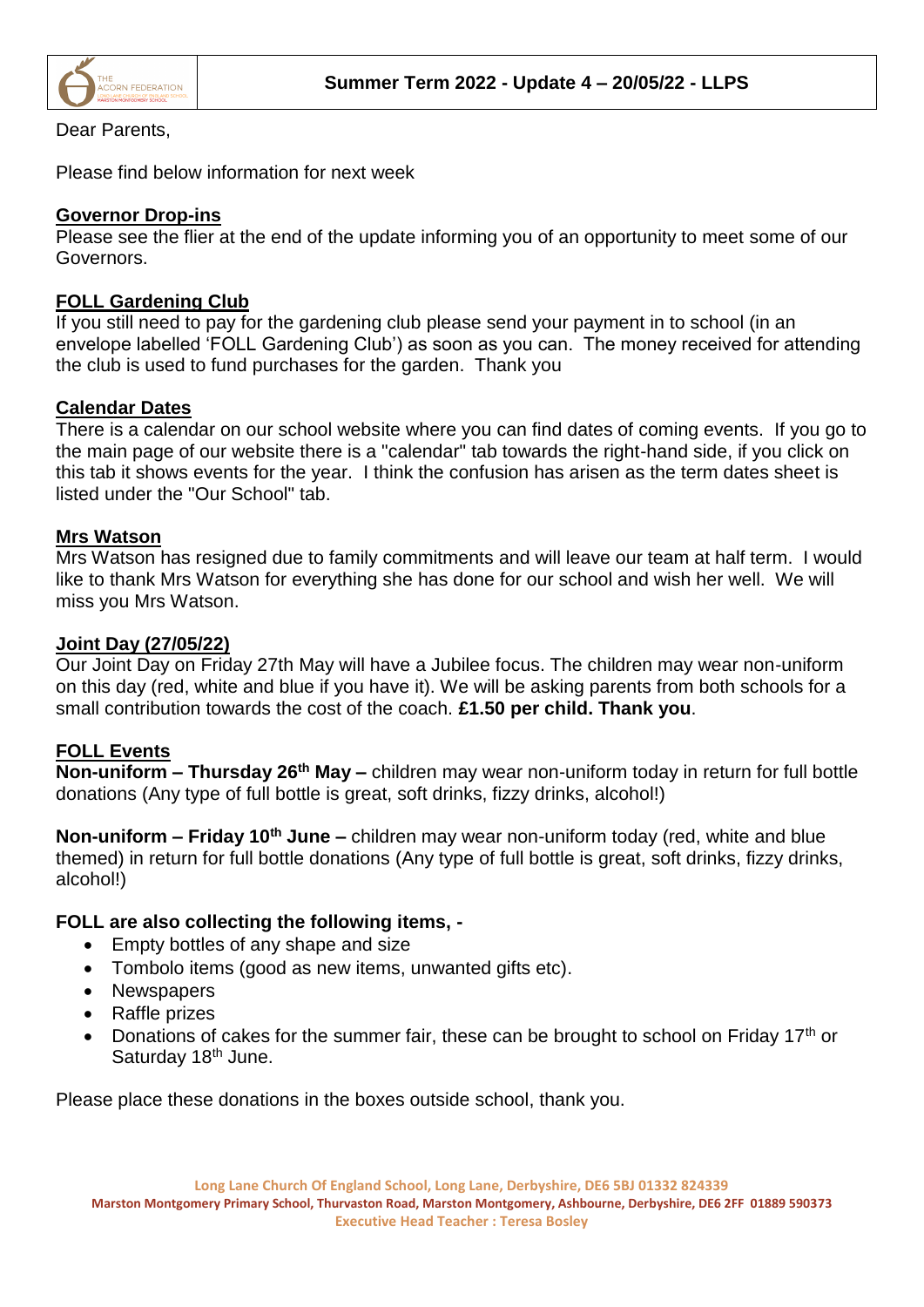

# **Dates for May / June**

23/05/22 – 3:30pm – FOLL Gardening Club 26/05/22 – Non-uniform – children may wear non-uniform today in return for full bottle donations (Any type of full bottle is great, soft drinks, fizzy drinks, alcohol!) 27/05/22 – Joint Day at Marston – non-uniform (red, white and blue if you have it) 27/05/22 – 3:30pm – School closes for May half term 06/06/22 – 8:55am – School reopens

# **Next Week at Long Lane**

**Monday 23rd May** Mrs Bosley at LLPS 3:30pm – FOLL Gardening Club

# **Tuesday 24th May**

Mrs Bosley at LLPS PM – Meadow Class Swimming, **children to wear PE kit to school and bring swimming kit to change into**

# **Wednesday 25th May**

Mrs Bosley at MMPS Mrs Lovett at MMPS PM – Forest School for Garden Class – Please send the children to school with their kit to change into

## **Thursday 26<sup>h</sup> May**

Mrs Bosley at MMPS / LLPS **Non-uniform** – children may wear non-uniform today in return for full bottle donations (Any type of full bottle is great, soft drinks, fizzy drinks, alcohol!)

# **Friday 27 th May**

Mrs Bosley at MMPS Joint Day – **Non-uniform** (red, white and blue if you have it)

Have a lovely weekend Teresa Bosley